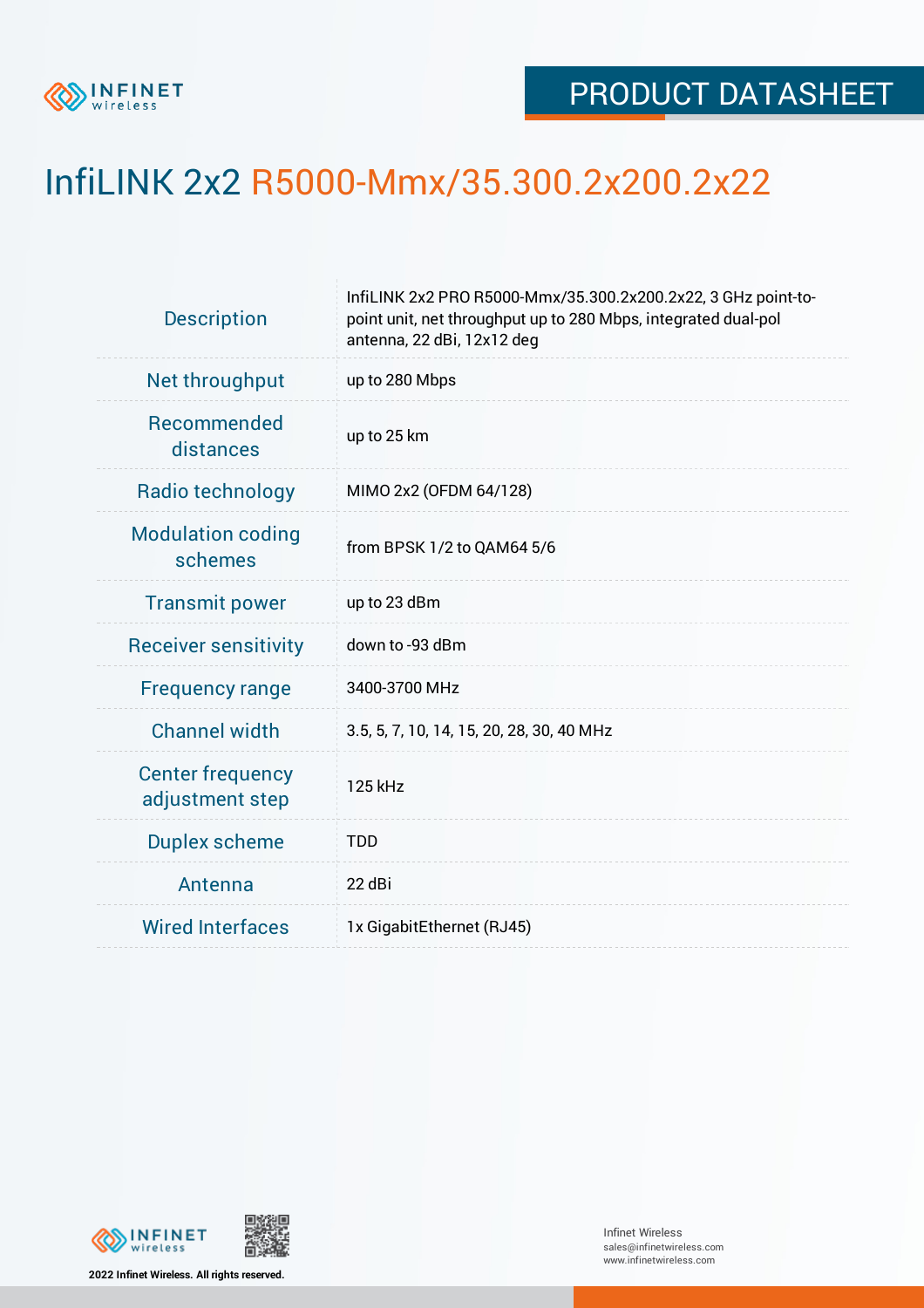

## PRODUCT DATASHEET

## InfiLINK 2x2 R5000-Mmx/35.300.2x200.2x22

| Consumption                | up to 20 W                                                                                                                                                                                                                                                                                                                 |                            |                       |                          |              |                 |  |
|----------------------------|----------------------------------------------------------------------------------------------------------------------------------------------------------------------------------------------------------------------------------------------------------------------------------------------------------------------------|----------------------------|-----------------------|--------------------------|--------------|-----------------|--|
| <b>Power options</b>       | 110-240 VAC @ 50/60 Hz, ±4356 VDC                                                                                                                                                                                                                                                                                          |                            |                       |                          |              |                 |  |
| <b>Outdoor Unit (ODU)</b>  | 371 x 371 x 90 mm, 3.4 kg                                                                                                                                                                                                                                                                                                  |                            |                       |                          |              |                 |  |
|                            |                                                                                                                                                                                                                                                                                                                            |                            |                       |                          |              |                 |  |
| <b>Part Number Options</b> | Prefix<br>R5000-<br><b>Mmx</b>                                                                                                                                                                                                                                                                                             | Freq.<br><b>Band</b><br>35 | <b>Bitrate</b><br>300 | Output<br>Power<br>2x200 | Ant.<br>2x22 | Capacity<br>300 |  |
| <b>Part Number Example</b> | R5000-Mmx/35.300.2x200.2x22                                                                                                                                                                                                                                                                                                |                            |                       |                          |              |                 |  |
| <b>Packing List</b>        | - Outdoor unit R5000-Mmx/35.300.2x200.2x22 - 1 pcs.<br>- Power Supply IDU-BS-G - 1 pcs.<br>- Power Cord - 1 pcs.<br>- Connector - 1 pcs.<br>- Standard RJ-45 connector - 1 pcs.<br>- Shielded RJ-45 connector - 1 pcs.<br>- RJ-45 Plug Cap - 1 pcs.<br>- MONT-KIT-85 Mounting kit - 1 pcs.<br>- Quick Start Guide - 1 pcs. |                            |                       |                          |              |                 |  |



**2022 Infinet Wireless. All rights reserved.**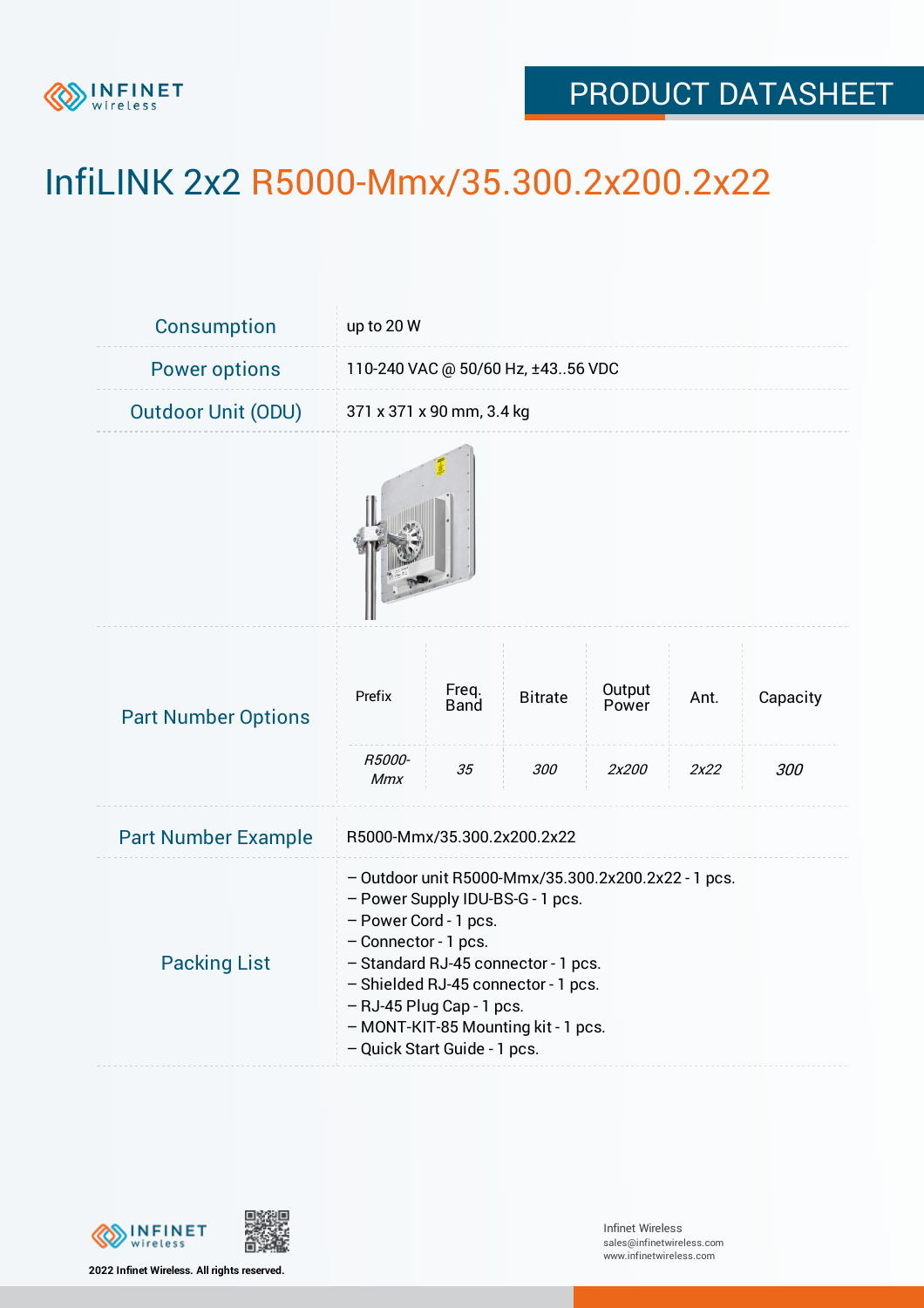

## PRODUCT DATASHEET

# InfiLINK 2x2 R5000-Mmx/35.300.2x200.2x22

### Features

#### **RADIO**

- **Voice/RTP Aware Superpacketing**
- **DFS**
- **Automatic Bitrate Control** Þ
- Þ **Automatic Transmit Power Control**
- ь **TDD synchronization using AUX-ODU-SYNC (excluding Smn/Lmn)**
- **Spectrum Analyzer mode** ۰
- **Channel testing tools** ١

#### **NETWORKING**

- **Ethernet-over-IP and IP-over-IP tunneling**
- **ARP protocol support** ٠
- ۱ **MAC/IP filtering**
- Þ **Full-fledged 2nd layer switch**
- Þ **RIPv2 / OSPFv2 /static routing**
- **L2/L3 Firewall** Þ
- **NAT (multipool, H.323-aware)** Þ
- Þ **DHCP client/server/relay**

#### **MANAGEMENT FEATURES**

- **Various Management Protocols: HTTP, HTTPS, Telnet, SSH, SNMP v1/2c/3 (MIB-II and proprietary MIBs)**
- **Graphical User Interface**
- **LED Indication: power status, wireless and wired link status, signal level**
- **Antenna alignment tool**
- ٠ **Automatic software update**
- **Online monitoring with proprietary EMS InfiMONITOR.**

#### **QUALITY-OF-SERVICE**

- **17 priority queues**
- **IEEE 802.1p support**
- **IP TOS / DiffServ support**
- ٠ **Full voice support**
- **Traffic limiting (absolute, relative, mixed)** ٠
- **Traffic redirection**